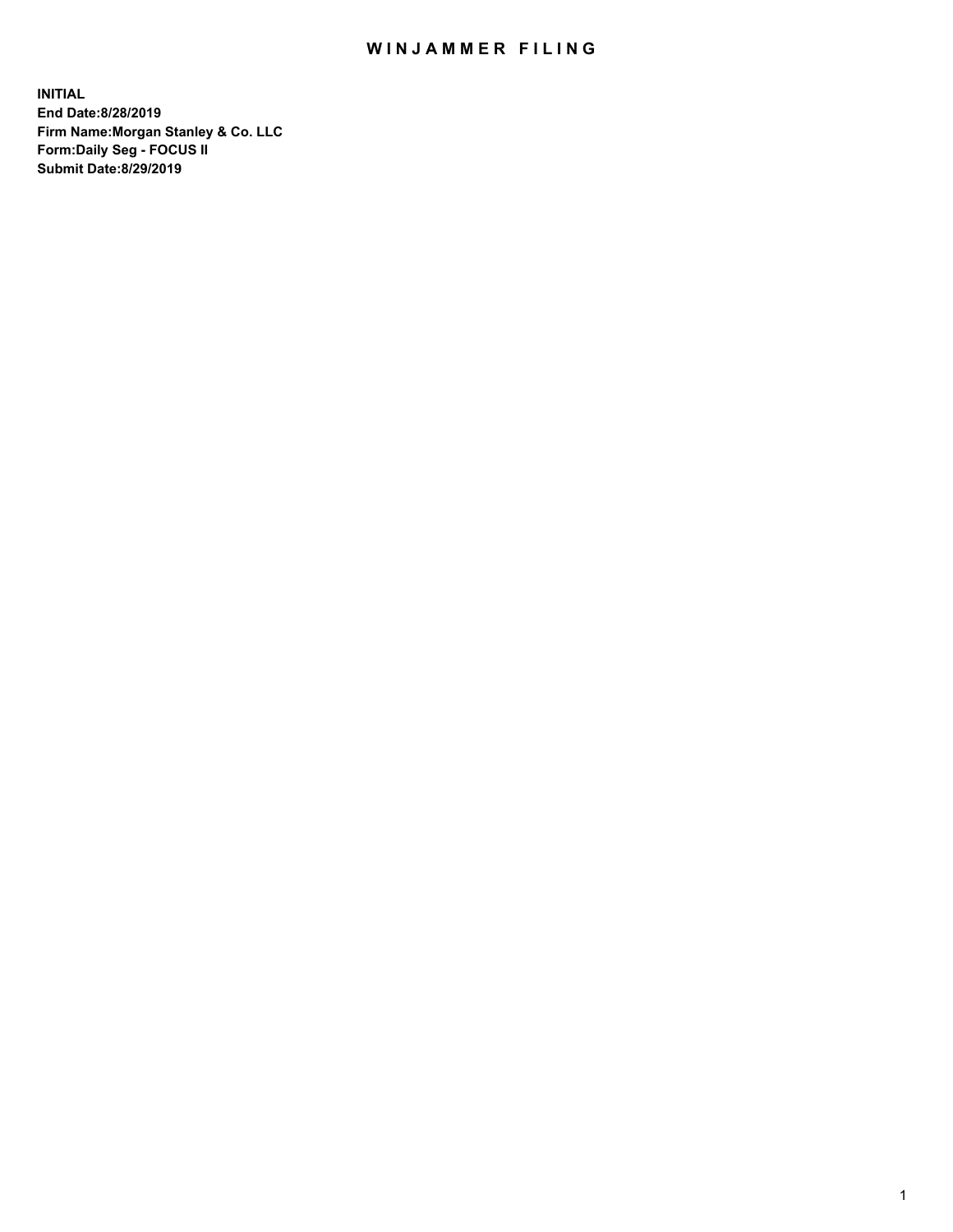**INITIAL End Date:8/28/2019 Firm Name:Morgan Stanley & Co. LLC Form:Daily Seg - FOCUS II Submit Date:8/29/2019 Daily Segregation - Cover Page**

| Name of Company                                                                                                                                                                                                                                                                                                               | Morgan Stanley & Co. LLC                               |
|-------------------------------------------------------------------------------------------------------------------------------------------------------------------------------------------------------------------------------------------------------------------------------------------------------------------------------|--------------------------------------------------------|
| <b>Contact Name</b>                                                                                                                                                                                                                                                                                                           | <b>Ikram Shah</b>                                      |
| <b>Contact Phone Number</b>                                                                                                                                                                                                                                                                                                   | 212-276-0963                                           |
| <b>Contact Email Address</b>                                                                                                                                                                                                                                                                                                  | Ikram.shah@morganstanley.com                           |
| FCM's Customer Segregated Funds Residual Interest Target (choose one):<br>a. Minimum dollar amount: ; or<br>b. Minimum percentage of customer segregated funds required:% ; or<br>c. Dollar amount range between: and; or<br>d. Percentage range of customer segregated funds required between:% and%.                        | 235,000,000<br><u>0</u><br><u>00</u><br>0 <sup>0</sup> |
| FCM's Customer Secured Amount Funds Residual Interest Target (choose one):<br>a. Minimum dollar amount: ; or<br>b. Minimum percentage of customer secured funds required:%; or<br>c. Dollar amount range between: and; or<br>d. Percentage range of customer secured funds required between:% and%.                           | 140,000,000<br><u>0</u><br><u>00</u><br>0 <sub>0</sub> |
| FCM's Cleared Swaps Customer Collateral Residual Interest Target (choose one):<br>a. Minimum dollar amount: ; or<br>b. Minimum percentage of cleared swaps customer collateral required:%; or<br>c. Dollar amount range between: and; or<br>d. Percentage range of cleared swaps customer collateral required between:% and%. | 92,000,000<br><u>0</u><br>0 Q<br>00                    |

Attach supporting documents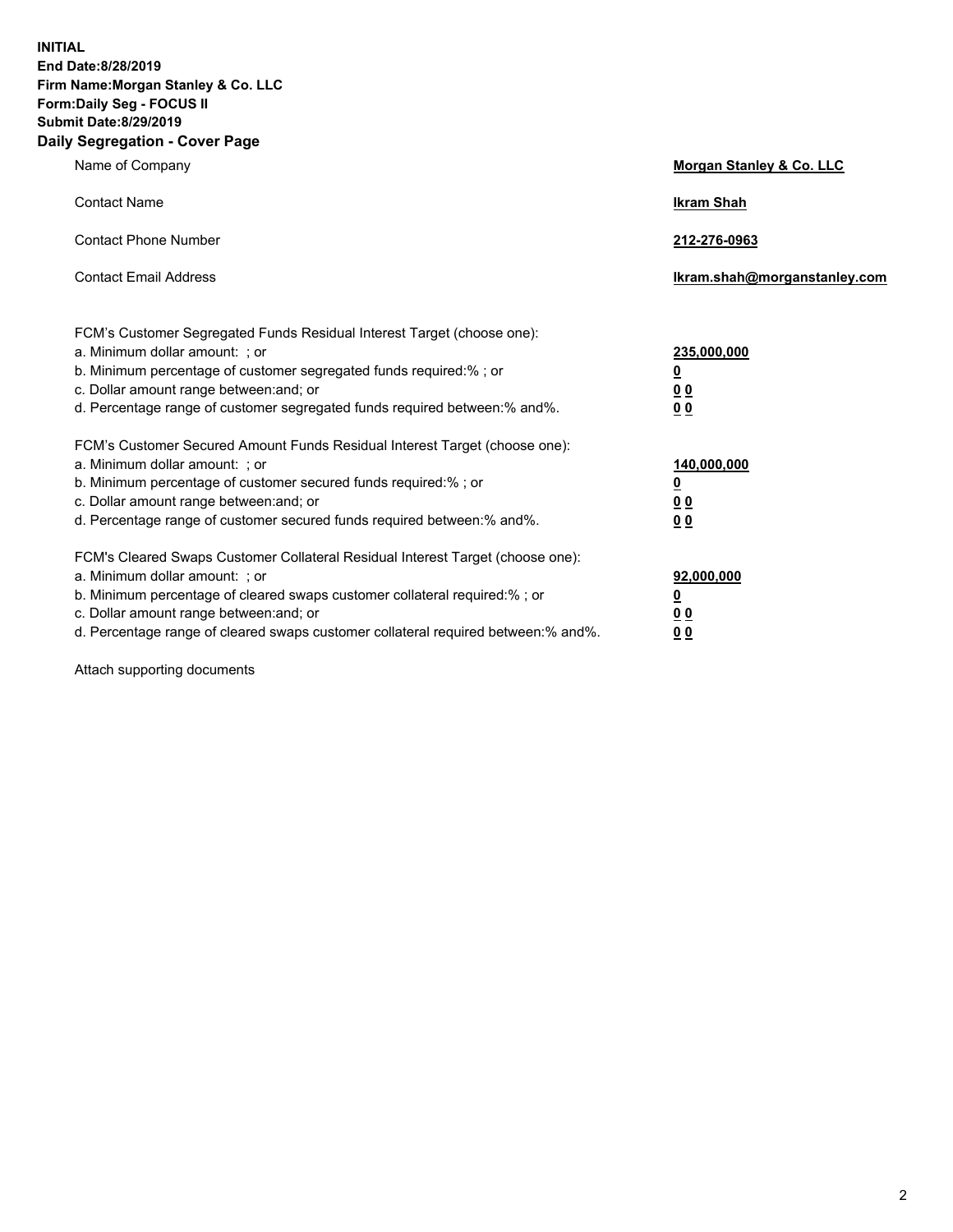## **INITIAL End Date:8/28/2019 Firm Name:Morgan Stanley & Co. LLC Form:Daily Seg - FOCUS II Submit Date:8/29/2019**

## **Daily Segregation - Secured Amounts**

|    | Foreign Futures and Foreign Options Secured Amounts                                         |                                    |
|----|---------------------------------------------------------------------------------------------|------------------------------------|
|    | Amount required to be set aside pursuant to law, rule or regulation of a foreign            | $0$ [7305]                         |
|    | government or a rule of a self-regulatory organization authorized thereunder                |                                    |
| 1. | Net ledger balance - Foreign Futures and Foreign Option Trading - All Customers             |                                    |
|    | A. Cash                                                                                     | 2,838,106,604 [7315]               |
|    | B. Securities (at market)                                                                   | 2,453,789,457 [7317]               |
| 2. | Net unrealized profit (loss) in open futures contracts traded on a foreign board of trade   | 53,120,719 [7325]                  |
| 3. | Exchange traded options                                                                     |                                    |
|    | a. Market value of open option contracts purchased on a foreign board of trade              | 23,895,524 [7335]                  |
|    | b. Market value of open contracts granted (sold) on a foreign board of trade                | -27,344,054 [7337]                 |
| 4. | Net equity (deficit) (add lines 1.2. and 3.)                                                | 5,341,568,250 [7345]               |
| 5. | Account liquidating to a deficit and account with a debit balances - gross amount           | 114,376,585 [7351]                 |
|    | Less: amount offset by customer owned securities                                            | -113,919,262 [7352]                |
| 6. | Amount required to be set aside as the secured amount - Net Liquidating Equity              | 5,342,025,573 [7355]               |
|    | Method (add lines 4 and 5)                                                                  |                                    |
| 7. | Greater of amount required to be set aside pursuant to foreign jurisdiction (above) or line | 5,342,025,573 [7360]               |
|    | 6.                                                                                          |                                    |
|    | FUNDS DEPOSITED IN SEPARATE REGULATION 30.7 ACCOUNTS                                        |                                    |
| 1. | Cash in banks                                                                               |                                    |
|    | A. Banks located in the United States                                                       | 201,497,461 [7500]                 |
|    | B. Other banks qualified under Regulation 30.7                                              | 613,594,548 [7520] 8               |
|    |                                                                                             | [7530]                             |
| 2. | Securities                                                                                  |                                    |
|    | A. In safekeeping with banks located in the United States                                   | 479,590,588 [7540]                 |
|    | B. In safekeeping with other banks qualified under Regulation 30.7                          | 0 [7560] 479,590,588               |
| 3. | Equities with registered futures commission merchants                                       |                                    |
|    | A. Cash                                                                                     | 6,816,001 [7580]                   |
|    | <b>B.</b> Securities                                                                        | $0$ [7590]                         |
|    | C. Unrealized gain (loss) on open futures contracts                                         | 4,236,554 [7600]                   |
|    | D. Value of long option contracts                                                           | $0$ [7610]                         |
|    | E. Value of short option contracts                                                          | 0 [7615] 11,052,555 [              |
| 4. | Amounts held by clearing organizations of foreign boards of trade                           |                                    |
|    | A. Cash                                                                                     | $0$ [7640]                         |
|    | <b>B.</b> Securities                                                                        | $0$ [7650]                         |
|    | C. Amount due to (from) clearing organization - daily variation                             | $0$ [7660]                         |
|    | D. Value of long option contracts                                                           | $0$ [7670]                         |
|    | E. Value of short option contracts                                                          | 0 [7675] 0 [7680]                  |
| 5. | Amounts held by members of foreign boards of trade                                          |                                    |
|    | A. Cash                                                                                     | 2,211,467,247 [7700]               |
|    | <b>B.</b> Securities                                                                        | 1,974,198,869 [7710]               |
|    | C. Unrealized gain (loss) on open futures contracts                                         | 48,884,165 [7720]                  |
|    | D. Value of long option contracts                                                           | 23,895,524 [7730]                  |
|    | E. Value of short option contracts                                                          | <mark>-27,344,054</mark> [7735] 4. |
|    |                                                                                             | [7740]                             |
| 6. | Amounts with other depositories designated by a foreign board of trade                      | $0$ [7760]                         |
| 7. | Segregated funds on hand                                                                    | $0$ [7765]                         |
| 8. | Total funds in separate section 30.7 accounts                                               | 5,536,836,903 [7770]               |
| 9. | Excess (deficiency) Set Aside for Secured Amount (subtract line 7 Secured Statement         | 194,811,330 [7380]                 |
|    | Page 1 from Line 8)                                                                         |                                    |
|    |                                                                                             |                                    |

- 10. Management Target Amount for Excess funds in separate section 30.7 accounts **140,000,000** [7780]
- 11. Excess (deficiency) funds in separate 30.7 accounts over (under) Management Target **54,811,330** [7785]

Less: amount offset by customer owned securities **-113,919,262** [7352] **457,323** [7354] **5,342,025,573** [7355] **5,342,025,573** [7360]

B. Other banks qualified under Regulation 30.7 **613,594,548** [7520] **815,092,009**

 $B = 79,590,588$  [7570]

E. Value of short option contracts **0** [7615] **11,052,555** [7620]

 E. Value of short option contracts **-27,344,054** [7735] **4,231,101,751 194,811,330** [7380]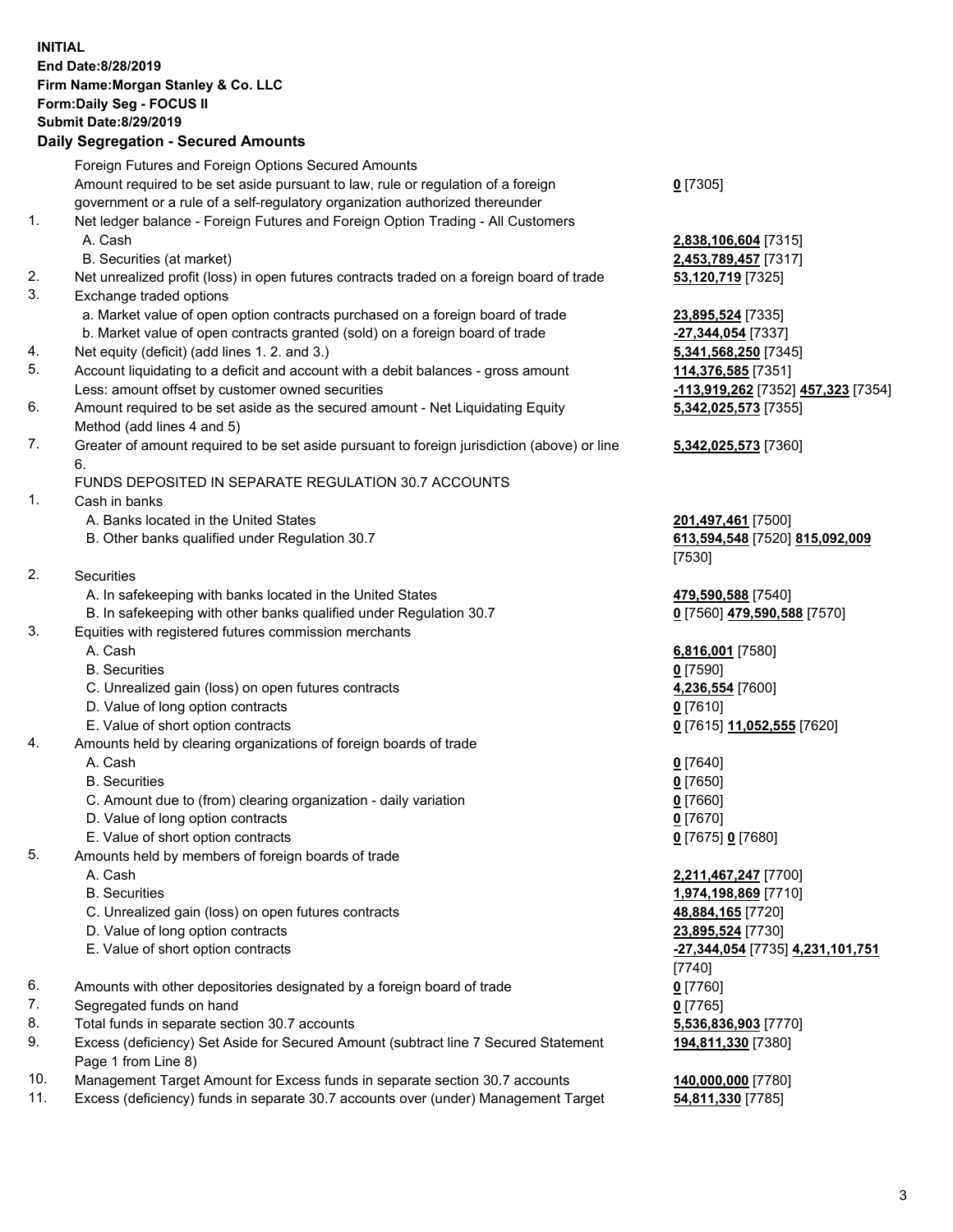|     | <b>INITIAL</b><br>End Date:8/28/2019<br>Firm Name: Morgan Stanley & Co. LLC<br>Form: Daily Seg - FOCUS II<br><b>Submit Date: 8/29/2019</b>                    |                                    |
|-----|---------------------------------------------------------------------------------------------------------------------------------------------------------------|------------------------------------|
|     | Daily Segregation - Segregation Statement                                                                                                                     |                                    |
|     | SEGREGATION REQUIREMENTS(Section 4d(2) of the CEAct)                                                                                                          |                                    |
| 1.  | Net ledger balance                                                                                                                                            |                                    |
|     | A. Cash                                                                                                                                                       | 11,359,519,474 [7010]              |
|     | B. Securities (at market)                                                                                                                                     | 6,357,917,051 [7020]               |
| 2.  | Net unrealized profit (loss) in open futures contracts traded on a contract market                                                                            | 507,739,073 [7030]                 |
| 3.  | Exchange traded options                                                                                                                                       |                                    |
|     | A. Add market value of open option contracts purchased on a contract market                                                                                   | 988,165,655 [7032]                 |
|     | B. Deduct market value of open option contracts granted (sold) on a contract market                                                                           | -788,686,715 [7033]                |
| 4.  | Net equity (deficit) (add lines 1, 2 and 3)                                                                                                                   | 18,424,654,538 [7040]              |
| 5.  | Accounts liquidating to a deficit and accounts with                                                                                                           |                                    |
|     | debit balances - gross amount                                                                                                                                 | 206,317,723 [7045]                 |
|     | Less: amount offset by customer securities                                                                                                                    | -205,743,844 [7047] 573,879 [7050] |
| 6.  | Amount required to be segregated (add lines 4 and 5)<br>FUNDS IN SEGREGATED ACCOUNTS                                                                          | 18,425,228,417 [7060]              |
|     |                                                                                                                                                               |                                    |
| 7.  | Deposited in segregated funds bank accounts                                                                                                                   |                                    |
|     | A. Cash                                                                                                                                                       | 4,780,402,491 [7070]               |
|     | B. Securities representing investments of customers' funds (at market)<br>C. Securities held for particular customers or option customers in lieu of cash (at | $0$ [7080]<br>624,660,295 [7090]   |
|     | market)                                                                                                                                                       |                                    |
| 8.  | Margins on deposit with derivatives clearing organizations of contract markets                                                                                |                                    |
|     | A. Cash                                                                                                                                                       | 7,250,182,989 [7100]               |
|     | B. Securities representing investments of customers' funds (at market)                                                                                        | $0$ [7110]                         |
|     | C. Securities held for particular customers or option customers in lieu of cash (at                                                                           | 5,733,256,756 [7120]               |
|     | market)                                                                                                                                                       |                                    |
| 9.  | Net settlement from (to) derivatives clearing organizations of contract markets                                                                               | 113,894,929 [7130]                 |
| 10. | Exchange traded options                                                                                                                                       |                                    |
|     | A. Value of open long option contracts                                                                                                                        | 988,165,655 [7132]                 |
|     | B. Value of open short option contracts                                                                                                                       | -788,686,715 [7133]                |
| 11. | Net equities with other FCMs                                                                                                                                  |                                    |
|     | A. Net liquidating equity                                                                                                                                     | 13,462,785 [7140]                  |
|     | B. Securities representing investments of customers' funds (at market)                                                                                        | 0[7160]                            |
|     | C. Securities held for particular customers or option customers in lieu of cash (at                                                                           | $0$ [7170]                         |
|     | market)                                                                                                                                                       |                                    |
| 12. | Segregated funds on hand                                                                                                                                      | $0$ [7150]                         |
| 13. | Total amount in segregation (add lines 7 through 12)                                                                                                          | 18,715,339,185 [7180]              |
| 14. | Excess (deficiency) funds in segregation (subtract line 6 from line 13)                                                                                       | 290,110,768 [7190]                 |
| 15. | Management Target Amount for Excess funds in segregation                                                                                                      | 235,000,000 [7194]                 |
| 16. | Excess (deficiency) funds in segregation over (under) Management Target Amount                                                                                | 55,110,768 [7198]                  |

16. Excess (deficiency) funds in segregation over (under) Management Target Amount Excess